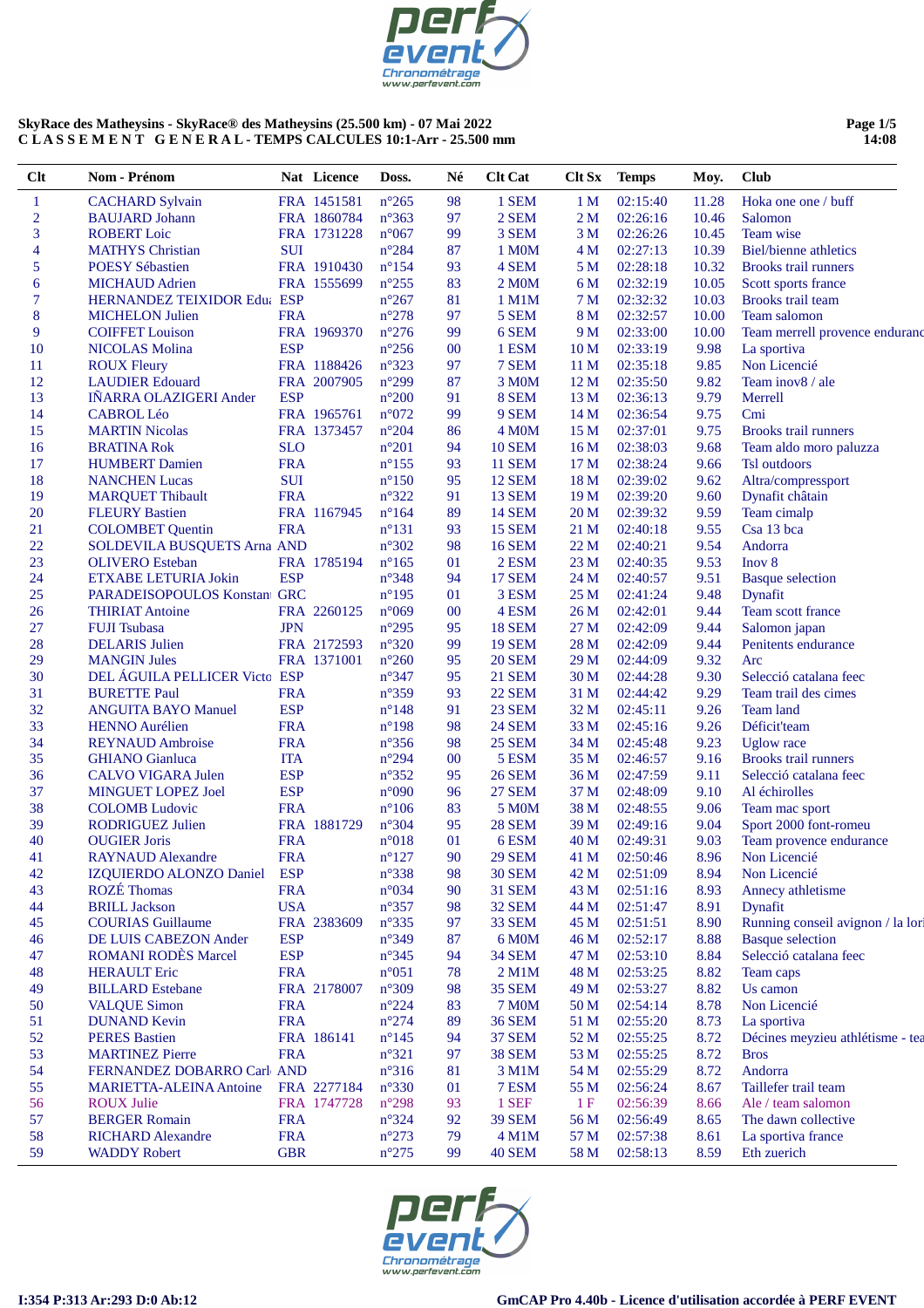

# **Page 2/5 14:08**

| $Cl$     | Nom - Prénom                                  |                          | Nat Licence | Doss.                            | Né       | <b>Clt Cat</b>         | $C$ It $Sx$  | <b>Temps</b>         | Moy.         | <b>Club</b>                                |
|----------|-----------------------------------------------|--------------------------|-------------|----------------------------------|----------|------------------------|--------------|----------------------|--------------|--------------------------------------------|
| 60       | <b>GIET Tom</b>                               | <b>FRA</b>               |             | $n^{\circ}005$                   | $00\,$   | 8 ESM                  | 59 M         | 02:58:50             | 8.56         | Optimasport                                |
| 61       | ESPOSITO Théo                                 |                          | FRA 2409560 | $n^{\circ}058$                   | 02       | 9 ESM                  | 60 M         | 02:59:51             | 8.51         | Non Licencié                               |
| 62       | <b>ROBBE Gabriel</b>                          | <b>FRA</b>               |             | $n^{\circ}050$                   | 97       | 41 SEM                 | 61 M         | 03:00:19             | 8.49         | Team intersport besançon / ponta           |
| 63       | <b>MAUGAIN Carl</b>                           | <b>FRA</b>               |             | n°013                            | 02       | <b>10 ESM</b>          | 62 M         | 03:01:18             | 8.44         | Brooks trail project by gbta               |
| 64       | <b>PESSEY</b> Iris                            |                          | FRA 2069514 | n°329                            | 92       | 2 SEF                  | 2F           | 03:02:07             | 8.40         | Scott running / asj74                      |
| 65       | <b>RIERA</b> Andresito                        | <b>ESP</b>               |             | $n^{\circ}318$                   | 83       | <b>8 MOM</b>           | 63 M         | 03:02:19             | 8.39         | <b>Tirany</b>                              |
| 66       | <b>POLASZEK Christophe</b>                    |                          | FRA 2186094 | $n^{\circ}327$                   | 77       | 1 M2M                  | 64 M         | 03:03:00             | 8.36         | Cap vercors                                |
| 67       | <b>WEBSTER Lindsay</b>                        | <b>CAN</b>               |             | n°289                            | 89       | 3 SEF                  | 3F           | 03:03:35             | 8.33         | Craft sportswear                           |
| 68       | <b>AMERICO Caldeira</b>                       | <b>PRT</b>               |             | $n^{\circ}186$                   | 77       | 2 M2M                  | 65 M         | 03:03:39             | 8.33         | Clube aventura da madeira                  |
| 69       | <b>MOUGIN</b> Jean-charles                    | <b>FRA</b>               |             | $n^{\circ}266$                   | 88       | 42 SEM                 | 66 M         | 03:03:48             | 8.32         | Run in annecy                              |
| 70       | <b>DAPIT Fulvio</b>                           | <b>ITA</b>               |             | $n^{\circ}344$                   | 75       | 3 M2M                  | 67 M         | 03:03:56             | 8.32         | Team la sportiva                           |
| 71       | <b>TENAS Félicien</b>                         |                          | FRA 1106641 | $n^{\circ}218$                   | 01       | <b>11 ESM</b>          | 68 M         | 03:04:07             | 8.31         | Brooks run happy team                      |
| 72       | <b>FERNANDEZ Ludovic</b>                      | <b>FRA</b>               |             | $n^{\circ}223$                   | 01       | <b>12 ESM</b>          | 69 M         | 03:04:07             | 8.31         | Non Licencié                               |
| 73       | <b>CASTELLOTE BORRELL Miq1 ESP</b>            |                          |             | $n^{\circ}057$                   | 95       | 43 SEM                 | 70 M         | 03:04:08             | 8.31         | Uec de gràcia                              |
| 74       | <b>GERMAIN</b> Lucille                        |                          | FRA 1107686 | $n^{\circ}307$                   | 98       | 4 SEF                  | 4F           | 03:04:19             | 8.30         | Team sidas-matryx                          |
| 75       | <b>MANNING Matt</b>                           | <b>GBR</b>               |             | $n^{\circ}140$                   | 93       | <b>44 SEM</b>          | 71 M         | 03:04:24             | 8.30         | Torq fitness                               |
| 76       | <b>NICOLAS Louis</b>                          | <b>FRA</b>               |             | $n^{\circ}088$                   | 01       | <b>13 ESM</b>          | 72 M         | 03:04:36             | 8.29         | <b>Snowshoes</b>                           |
| 77       | URRUTIA YURREBASO Ainar ESP                   |                          |             | $n^{\circ}350$                   | 81       | 1 M1F                  | 5F           | 03:04:45             | 8.28         | <b>Basque</b> selection                    |
| 78       | <b>CUMERLATO Martina</b>                      | <b>ITA</b>               |             | $n^{\circ}180$                   | 98       | 5 SEF                  | 6 F          | 03:04:51             | 8.28         | Team crazy/la sportiva                     |
| 79       | <b>GERARDI Hillary</b>                        |                          | USA 1850857 | $n^{\circ}293$                   | 86       | 1 M <sub>OF</sub>      | 7F           | 03:05:42             | 8.24         | Black diamond / scarpa                     |
| 80       |                                               | <b>FRA</b>               |             | $n^{\circ}336$                   | 01       | <b>14 ESM</b>          | 73 M         | 03:05:49             | 8.23         | Team isère montagne                        |
| 81       | <b>ZIJP</b> Quentin<br><b>RHARSALLA Ikram</b> | <b>MAR</b>               |             | $n^{\circ}149$                   | 95       | 6 SEF                  | 8F           | 03:06:14             | 8.22         | Team millet                                |
| 82       | <b>PORTE Fiona</b>                            | <b>FRA</b>               |             | $n^{\circ}353$                   | 89       | 7 SEF                  | 9F           | 03:06:20             | 8.21         | Mizuno                                     |
|          |                                               |                          |             |                                  |          |                        |              |                      |              |                                            |
| 83       | <b>MAUGER Anthony</b>                         | <b>FRA</b>               |             | n°094                            | 89       | 45 SEM                 | 74 M         | 03:06:29             | 8.20         | Club med<br>Non Licencié                   |
| 84       | <b>FABRE Marc</b>                             | <b>FRA</b>               |             | $n^{\circ}124$                   | 80       | 5 M1M                  | 75 M         | 03:06:40             | 8.20         |                                            |
| 85       | <b>MARMEY Théau</b>                           | <b>FRA</b>               |             | $n^{\circ}317$                   | 90       | <b>46 SEM</b>          | 76 M         | 03:06:54             | 8.19<br>8.17 | Non Licencié                               |
| 86<br>87 | <b>CORRIAUX Julien</b>                        | <b>FRA</b><br><b>FRA</b> |             | $n^{\circ}270$<br>$n^{\circ}326$ | 84<br>86 | 9 M <sub>0</sub> M     | 77 M<br>78 M | 03:07:14<br>03:07:45 | 8.15         | Team sport2000 montbrsion spor             |
| 88       | <b>MUSARD Emilien</b>                         | <b>FRA</b>               |             |                                  | 83       | 10 M <sub>0</sub> M    |              | 03:09:28             | 8.08         | Running conseil echirolles<br>Non Licencié |
|          | <b>MALVINO Julien</b>                         |                          |             | $n^{\circ}157$                   |          | 11 M <sub>0</sub> M    | 79 M         |                      |              |                                            |
| 89       | <b>GUIGNARD Paul-ely</b>                      | <b>FRA</b>               |             | $n^{\circ}015$                   | 88       | <b>47 SEM</b>          | 80 M         | 03:09:53             | 8.06         | Non Licencié                               |
| 90       | <b>ALLAIRE</b> Mael                           |                          | FRA 2165084 | n°339                            | 02       | <b>15 ESM</b>          | 81 M         | 03:10:02             | 8.05         | Team brooks trail runners                  |
| 91       | <b>PARDIN Jessica</b>                         |                          | FRA 1832668 | $n^{\circ}285$                   | 87       | 2 M <sub>OF</sub>      | 10F          | 03:10:28             | 8.03         | La sportiva                                |
| 92       | <b>COLOMBE Julien</b>                         | <b>FRA</b>               |             | $n^{\circ}009$                   | 86       | 12 M <sub>0</sub> M    | 82 M         | 03:10:34             | 8.03         | <b>Tarentrail</b>                          |
| 93       | <b>BRUAS</b> Thomas                           | <b>FRA</b>               |             | $n^{\circ}169$                   | 98       | 48 SEM                 | 83 M         | 03:11:20             | 8.00         | Dahuts bondissants                         |
| 94       | <b>KRÖLL</b> Stephanie                        | <b>AUT</b>               |             | $n^{\circ}196$                   | 90       | 8 SEF                  | 11F          | 03:11:54             | 7.97         | Mountainshop hörhager                      |
| 95       | <b>BERTSCHY Amélie</b>                        | <b>SUI</b>               |             | $n^{\circ}269$                   | 95       | 9 SEF                  | 12F          | 03:12:09             | 7.96         | On running                                 |
| 96       | <b>ARMAND Léo</b>                             |                          | FRA 2327473 | $n^{\circ}118$                   | 01       | <b>16 ESM</b>          | 84 M         | 03:12:12             | 7.96         | Longo trail                                |
| 97       | <b>MAIORA ELIZONDO Maite</b>                  | <b>ESP</b>               |             | $n^{\circ}281$                   | 80       | $2$ M <sub>1</sub> $F$ | 13F          | 03:12:46             | 7.94         | Raidlight team                             |
| 98       | <b>MAGNONE Olivia</b>                         | <b>FRA</b>               |             | $n^{\circ}093$                   | 92       | <b>10 SEF</b>          | 14F          | 03:13:31             | 7.91         | Esclops d'azun                             |
| 99       | <b>ALLOUARD</b> Fabien                        | <b>FRA</b>               |             | $n^{\circ}249$                   | 92       | 49 SEM                 | 85 M         | 03:13:33             | 7.91         | Non Licencié                               |
| 100      | <b>AUDERGON Tanguy</b>                        | <b>FRA</b>               |             | $n^{\circ}207$                   | 94       | <b>50 SEM</b>          | 86 M         | 03:13:52             | 7.89         | Non Licencié                               |
| 101      | <b>CONTI Fabiola</b>                          | <b>ITA</b>               |             | $n^{\circ}328$                   | 95       | <b>11 SEF</b>          | 15F          | 03:14:15             | 7.88         | Team salomon                               |
| 102      | <b>ARPIN Romain</b>                           | <b>FRA</b>               |             | n°319                            | 81       | 6 M1M                  | 87 M         | 03:14:48             | 7.85         | Non Licencié                               |
| 103      | <b>PLOUZENNEC Alexis</b>                      | <b>FRA</b>               |             | $n^{\circ}038$                   | 90       | <b>51 SEM</b>          | 88 M         | 03:14:48             | 7.85         | Ale echirolles                             |
| 104      | <b>QUINTARD Marine</b>                        |                          | FRA 1963365 | $n^{\circ}272$                   | 91       | <b>12 SEF</b>          | 16F          | 03:14:50             | 7.85         | Team tsl                                   |
| 105      | <b>BRIOL</b> Virginie                         | <b>SUI</b>               |             | $n^{\circ}153$                   | 92       | <b>13 SEF</b>          | 17F          | 03:15:32             | 7.82         | Non Licencié                               |
| 106      | <b>TAKAMURA Takako</b>                        | <b>JPN</b>               |             | $n^{\circ}310$                   | 93       | <b>14 SEF</b>          | 18F          | 03:16:09             | 7.80         | Team joanna                                |
| 107      | <b>PERRIN Guillaume</b>                       | <b>FRA</b>               |             | $n^{\circ}262$                   | 84       | 13 M0M                 | 89 M         | 03:16:54             | 7.77         | Run in annecy                              |
| 108      | <b>POMPADOU Kylian</b>                        |                          | FRA 2127468 | $n^{\circ}197$                   | 00       | <b>17 ESM</b>          | 90 M         | 03:16:55             | 7.77         | Gh <sub>2a</sub>                           |
| 109      | FERNANDEZ BONNEL Anna                         | <b>ESP</b>               |             | $n^{\circ}346$                   | 89       | <b>15 SEF</b>          | 19F          | 03:17:52             | 7.73         | Selecció catalana feec                     |
| 110      | <b>FAVIER Claude</b>                          | <b>FRA</b>               |             | $n^{\circ}112$                   | 67       | 1 M4M                  | 91 M         | 03:18:44             | 7.70         | Ski nordic oisans                          |
| 111      | STAVØ Tuva                                    | <b>NOR</b>               |             | $n^{\circ}333$                   | 99       | <b>16 SEF</b>          | 20F          | 03:18:57             | 7.69         | Strindheim il                              |
| 112      | <b>BARDOU Thomas</b>                          |                          | FRA 1656908 | $n^{\circ}354$                   | 78       | 7 M1M                  | 92 M         | 03:19:03             | 7.69         | Ale echirolles                             |
| 113      | <b>PODVIN François-xavier</b>                 |                          | FRA 2338148 | $n^{\circ}117$                   | 92       | <b>52 SEM</b>          | 93 M         | 03:19:12             | 7.68         | Longo trail                                |
| 114      | <b>GARNIER Christophe</b>                     | <b>FRA</b>               |             | $n^{\circ}244$                   | 84       | 14 M <sub>0</sub> M    | 94 M         | 03:19:59             | 7.65         | Wgtn the crew                              |
| 115      | <b>MICHEL Loïc</b>                            | <b>FRA</b>               |             | $n^{\circ}168$                   | 90       | <b>53 SEM</b>          | 95 M         | 03:20:25             | 7.63         | Caf grenoble oisans                        |
| 116      | <b>VIOLLE Alexandre</b>                       |                          | FRA 1791445 | $n^{\circ}341$                   | 96       | <b>54 SEM</b>          | 96 M         | 03:20:45             | 7.62         | Non Licencié                               |
| 117      | <b>GARRIGA Julia</b>                          | <b>ESP</b>               |             | $n^{\circ}192$                   | 94       | <b>17 SEF</b>          | 21F          | 03:21:05             | 7.61         | Dynafit / tim                              |
| 118      | <b>RAAEN</b> Martin                           | <b>NOR</b>               |             | $n^{\circ}334$                   | 97       | 55 SEM                 | 97 M         | 03:22:54             | 7.54         | <b>Erasmus</b>                             |

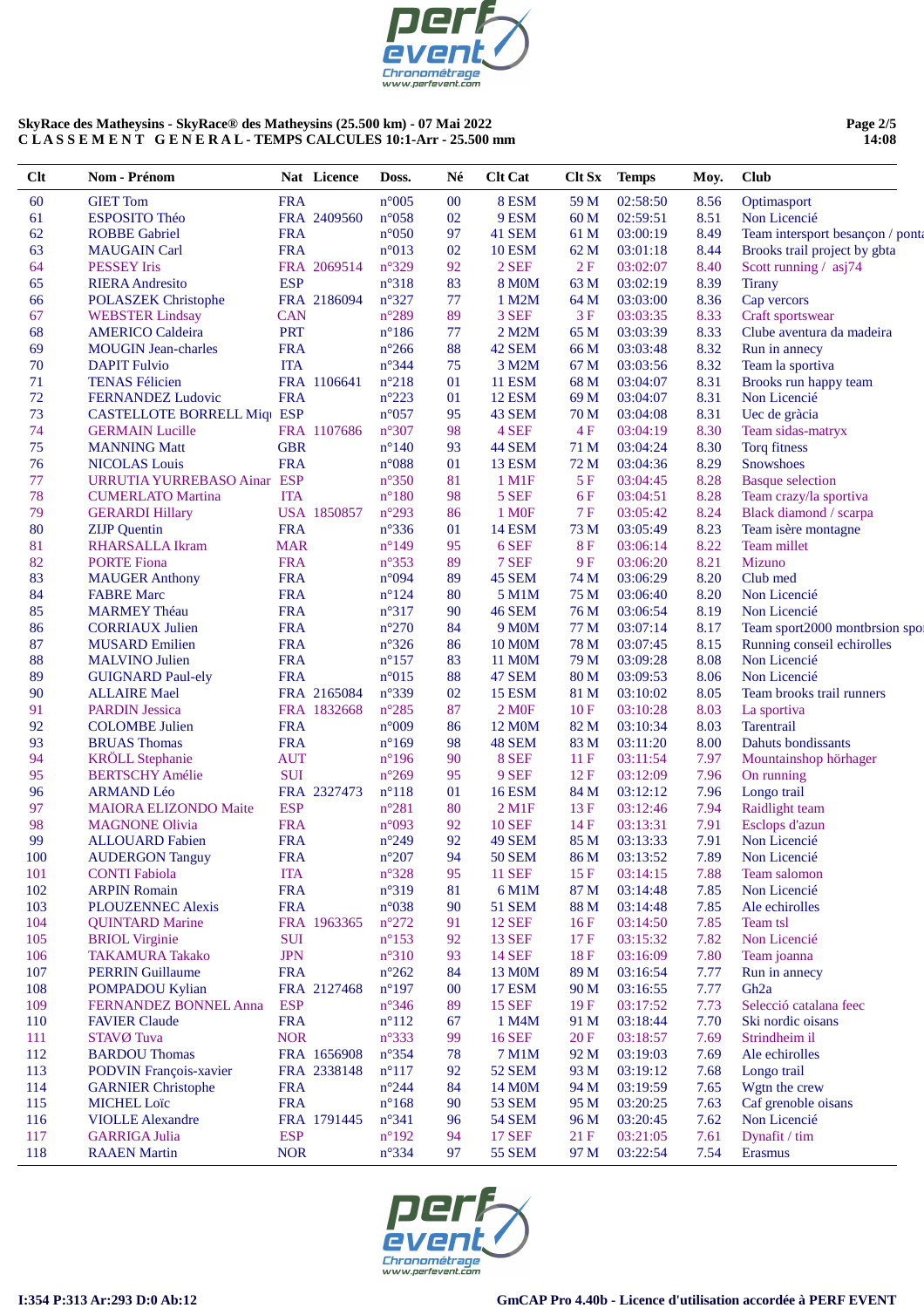

#### Page 3/5  $14:08$

| Clt        | Nom - Prénom                                   |                          | Nat Licence | Doss.                            | Né       | <b>Clt Cat</b>                 | Clt Sx           | <b>Temps</b>         | Moy.         | <b>Club</b>                       |
|------------|------------------------------------------------|--------------------------|-------------|----------------------------------|----------|--------------------------------|------------------|----------------------|--------------|-----------------------------------|
| 119        | <b>RENAUD Christophe</b>                       | <b>FRA</b>               |             | $n^{\circ}184$                   | 64       | 2 M4M                          | 98 M             | 03:23:09             | 7.53         | Caf dsa                           |
| 120        | <b>GRANJON Nicolas</b>                         | <b>FRA</b>               |             | $n^{\circ}064$                   | 79       | 8 M1M                          | 99 M             | 03:23:17             | 7.53         | Esl francheville                  |
| 121        | <b>SERVANT Nadège</b>                          |                          | FRA 1958416 | $n^{\circ}066$                   | 81       | 3 M1F                          | 22F              | 03:23:36             | 7.52         | Les esclops d'azun                |
| 122        | <b>GRANDJEAN Noémie</b>                        | <b>FRA</b>               |             | $n^{\circ}288$                   | 85       | 3 M <sub>OF</sub>              | 23 F             | 03:23:47             | 7.51         | Team inov8                        |
| 123        | <b>BARBIER Emmanuel</b>                        |                          | FRA 2411816 | $n^{\circ}251$                   | 73       | 4 M2M                          | 100 M            | 03:23:53             | 7.50         | Bgsa/caprg                        |
| 124        | <b>SOMEIL Anthony</b>                          | <b>FRA</b>               |             | n°019                            | 94       | <b>56 SEM</b>                  | 101 M            | 03:24:46             | 7.47         | Club in run pam / antsorun        |
| 125        | <b>ORTEGA</b> Michael                          | <b>FRA</b>               |             | $n^{\circ}126$                   | 78       | 9 M1M                          | 102 M            | 03:26:15             | 7.42         | Acp crolles                       |
| 126        | <b>HENRY Antony</b>                            | <b>SUI</b>               |             | $n^{\circ}290$                   | 94       | <b>57 SEM</b>                  | 103 <sub>M</sub> | 03:26:21             | 7.42         | Non Licencié                      |
| 127        | <b>CHATELAIN Martin</b>                        | <b>FRA</b>               |             | $n^{\circ}245$                   | $00\,$   | <b>18 ESM</b>                  | 104 <sub>M</sub> | 03:26:51             | 7.40         | Team via alpina                   |
| 128        | <b>FENES ARENY Ariadna</b>                     | <b>AND</b>               |             | n°303                            | 90       | <b>18 SEF</b>                  | 24 F             | 03:26:56             | 7.39         | Andorra                           |
| 129        | <b>GOBET</b> Fabien                            | <b>FRA</b>               |             | $n^{\circ}007$                   | 84       | 15 M <sub>0</sub> M            | 105 M            | 03:27:34             | 7.37         | Nancy trail pulsations            |
| 130        | <b>CHAPUIS Jérémie</b>                         | <b>FRA</b>               |             | n°037                            | 83       | 16 M0M                         | 106 <sub>M</sub> | 03:27:46             | 7.36         | <b>Brookstrail</b> project        |
| 131        | <b>PETRASZKO Florent</b>                       |                          | FRA 2356195 | $n^{\circ}365$                   | 85       | 17 M0M                         | 107 <sub>M</sub> | 03:27:51             | 7.36         | Type 1 running team               |
| 132        | <b>WOODWISS Lauren</b>                         | <b>GBR</b>               |             | n°337                            | 89       | <b>19 SEF</b>                  | 25F              | 03:28:16             | 7.35         | Non Licencié                      |
| 133        | POTOSKI Josef                                  | <b>FRA</b>               |             | $n^{\circ}002$                   | 76       | 5 M2M                          | 108 M            | 03:28:53             | 7.32         | Nancy trail pulsations            |
| 134        | <b>PILLET Nadouk</b>                           | <b>SUI</b>               |             | $n^{\circ}360$                   | 82       | $4$ M1F                        | 26F              | 03:28:55             | 7.32         | Non Licencié                      |
| 135        | <b>VERHOLLE Julien</b>                         | <b>FRA</b>               |             | $n^{\circ}141$                   | 84       | <b>18 MOM</b>                  | 109 M            | 03:29:20             | 7.31         | Hoka / tête d'or runners          |
| 136        | <b>SIMON Joris</b>                             |                          | FRA 2428813 | $n^{\circ}076$                   | 90       | <b>58 SEM</b>                  | 110 M            | 03:29:44             | 7.30         | S/l athletic club montpellier     |
| 137        | <b>TORCHON Brice</b>                           | <b>FRA</b>               |             | $n^{\circ}116$                   | 81       | 10 M1M                         | 111 <sub>M</sub> | 03:29:59             | 7.29         | Non Licencié                      |
| 138        | <b>STAMOULI Zoi</b>                            | <b>GRC</b>               |             | $n^{\circ}182$                   | 97       | <b>20 SEF</b>                  | 27 F             | 03:30:29             | 7.27         | Dynafit greece                    |
| 139        | MÁTÉ Srdjan                                    | <b>SRB</b>               |             | $n^{\circ}362$                   | 96       | <b>59 SEM</b>                  | 112 M            | 03:31:39             | 7.23         | Non Licencié                      |
| 140        | <b>CHALOIN</b> Tom                             | <b>FRA</b>               |             | $n^{\circ}081$                   | 95       | 60 SEM                         | 113 M            | 03:31:49             | 7.22         | Ski club queyras                  |
| 141        | PUIGARNAU Sílvia                               | <b>ESP</b>               |             | $n^{\circ}271$                   | 87       | 4 M <sub>OF</sub>              | <b>28F</b>       | 03:32:36             | 7.20         | <b>Brooks</b>                     |
| 142        | <b>WAUTIER Antoine</b>                         | <b>FRA</b>               |             | n°048                            | 90       | 61 SEM                         | 114M             | 03:33:06             | 7.18         | Aix athlé provence                |
| 143        | <b>DSOUZA Kieren</b>                           | <b>IND</b>               |             | $n^{\circ}286$                   | 93       | 62 SEM                         | 115 M            | 03:33:25             | 7.17         | Non Licencié                      |
| 144        | <b>LERDA</b> Camille                           | <b>FRA</b>               |             | $n^{\circ}247$                   | 88       | 63 SEM                         | 116M             | 03:33:31             | 7.17         | Non Licencié                      |
| 145        | <b>MEIJNAERT</b> Toni                          | <b>BEL</b>               |             | n°041                            | 92       | 64 SEM                         | 117 <sub>M</sub> | 03:33:39             | 7.16         | <b>Trakks</b> belgium             |
| 146        | <b>VERCAUTEREN Antoine</b>                     | <b>FRA</b>               |             | $n^{\circ}177$                   | 97       | 65 SEM                         | 118 M            | 03:33:57             | 7.15         | Non Licencié                      |
| 147        | <b>LAGADEC</b> Antoine                         | <b>FRA</b>               |             | $n^{\circ}080$                   | 96       | <b>66 SEM</b>                  | 119 M            | 03:34:00             | 7.15         | Non Licencié                      |
| 148        | <b>OBLED</b> Gauthier                          | <b>FRA</b>               |             | $n^{\circ}315$                   | 76       | 6 M2M                          | 120 M            | 03:34:15             | 7.14         | Non Licencié                      |
| 149        | RIUS HERNANDEZ Carolina                        | <b>ESP</b>               |             | $n^{\circ}351$                   | 90       | <b>21 SEF</b>                  | 29 F             | 03:34:50             | 7.12         | Selecció catalana feec            |
| 150        | <b>BERNIS</b> Guillaume                        | <b>FRA</b>               |             | $n^{\circ}109$                   | 93       | 67 SEM                         | 121 M            | 03:36:44             | 7.06         | Non Licencié                      |
| 151        | <b>MANTRAND</b> Alexandrine                    | <b>FRA</b>               |             | $n^{\circ}250$                   | 92       | <b>22 SEF</b>                  | 30 F             | 03:37:02             | 7.05         | Pays d'aix trail                  |
| 152        | <b>BUCZY?SKI Adam</b>                          | <b>POL</b>               |             | $n^{\circ}178$                   | 75       | 7 M2M                          | 122 M            | 03:37:19             | 7.04         | Non stop trail                    |
| 153        | <b>GREGOIRE Thibault</b>                       | <b>FRA</b>               |             | $n^{\circ}130$                   | 93       | 68 SEM                         | 123 M            | 03:37:36             | 7.03         | Non Licencié                      |
| 154        | <b>ZIVKOVIC</b> Ivana                          | <b>SRB</b>               |             | $n^{\circ}361$                   | 90       | <b>23 SEF</b>                  | 31 F             | 03:40:08             | 6.95         | Non Licencié                      |
| 155        | <b>SISCART SERRA Aina</b>                      | <b>ESP</b>               |             | n°097                            | 97       | <b>24 SEF</b>                  | 32F              | 03:41:08             | 6.92         | Wild women 2020                   |
| 156        | <b>TOMMASI</b> Vincent                         | <b>FRA</b>               |             | $n^{\circ}008$                   | 90       | 69 SEM                         | 124 M            | 03:41:13             | 6.92         | Mat'trail coaching/ nancy trail p |
| 157        | <b>BOISNARD Simon</b>                          | <b>FRA</b>               |             | $n^{\circ}142$                   | 91       | <b>70 SEM</b>                  | 125 M            | 03:41:28             | 6.91         | Non Licencié                      |
| 158        | <b>NADOULEK</b> Daphné                         |                          | FRA 1229094 | $n^{\circ}254$<br>$n^{\circ}228$ | 89       | <b>25 SEF</b>                  | 33 F             | 03:41:41             | 6.90         | Bgsa/caprg                        |
| 159        | <b>KELLER Lukas</b>                            | SUI                      |             |                                  | 80       | 11 M1M                         | 126 <sub>M</sub> | 03:42:29             | 6.88         | Non Licencié                      |
| 160        | <b>MALJOURNAL Patrice</b>                      | <b>FRA</b>               |             | $n^{\circ}233$                   | 76       | 8 M2M                          | 127 M            | 03:42:48             | 6.87         | Non Licencié<br>Non Licencié      |
| 161        | <b>CHAMOND Ronan</b>                           | <b>FRA</b><br><b>SUI</b> |             | n°089                            | 94<br>89 | <b>71 SEM</b>                  | 128 M            | 03:43:31<br>03:44:31 | 6.85         |                                   |
| 162        | <b>BARRAS</b> Loïc<br><b>PEZELIER Baptiste</b> | <b>FRA</b>               |             | $n^{\circ}003$                   |          | <b>72 SEM</b><br><b>73 SEM</b> | 129 M            |                      | 6.82<br>6.80 | Teysalpi<br>Non Licencié          |
| 163<br>164 | <b>COURTOIS Juliane</b>                        | <b>FRA</b>               |             | $n^{\circ}113$<br>$n^{\circ}071$ | 91<br>96 | <b>26 SEF</b>                  | 130 M<br>34 F    | 03:44:53             | 6.77         | Non Licencié                      |
| 165        | <b>PRIOUX Stephane</b>                         | <b>FRA</b>               |             | $n^{\circ}016$                   | 72       | 1 M3M                          | 131 M            | 03:46:05<br>03:46:42 | 6.75         | Dsa                               |
| 166        | <b>GAVARD Mathieu</b>                          | <b>FRA</b>               |             | $n^{\circ}243$                   | $00\,$   | <b>19 ESM</b>                  | 132 M            | 03:48:25             | 6.70         | Non Licencié                      |
| 167        | <b>MEYRAT</b> Fabien                           | <b>FRA</b>               |             | $n^{\circ}023$                   | 98       | <b>74 SEM</b>                  | 133 M            | 03:50:11             | 6.65         | Non Licencié                      |
| 168        | <b>SANTANAC Laurence</b>                       |                          | FRA 1148323 | n°331                            | 75       | 1 M <sub>2</sub> F             | 35F              | 03:50:25             | 6.64         | Acnm                              |
| 169        | <b>ROUSSET Julien</b>                          | <b>FRA</b>               |             | $n^{\circ}156$                   | 75       | 9 M2M                          | 134 M            | 03:50:36             | 6.64         | Non Licencié                      |
| 170        | <b>GREFFE Alan</b>                             |                          | FRA 2351688 | n°074                            | 02       | <b>20 ESM</b>                  | 135 M            | 03:50:50             | 6.63         | Cos villers                       |
| 171        | <b>GALLAY Antoine</b>                          | <b>FRA</b>               |             | $n^{\circ}332$                   | 01       | <b>21 ESM</b>                  | 136 M            | 03:51:05             | 6.62         | Non Licencié                      |
| 172        | <b>DANTIN Christophe</b>                       | <b>FRA</b>               |             | $n^{\circ}183$                   | 81       | 12 M1M                         | 137 M            | 03:51:57             | 6.60         | Orient-alp                        |
| 173        | <b>MAURON</b> Gaëtan                           | <b>FRA</b>               |             | n°099                            | 88       | <b>75 SEM</b>                  | 138 M            | 03:52:12             | 6.59         | Non Licencié                      |
| 174        | <b>GEIDEL Eric</b>                             | <b>GER</b>               |             | $n^{\circ}340$                   | 78       | 13 M1M                         | 139 M            | 03:53:49             | 6.54         | Trail-maniacs                     |
| 175        | <b>ROLLET Nicolas</b>                          | <b>FRA</b>               |             | $n^{\circ}175$                   | 87       | 19 M0M                         | 140 <sub>M</sub> | 03:54:05             | 6.54         | Ergysport                         |
| 176        | <b>INBONA</b> Eugénie                          | <b>FRA</b>               |             | $n^{\circ}355$                   | 98       | <b>27 SEF</b>                  | 36 F             | 03:54:24             | 6.53         | Non Licencié                      |
| 177        | <b>BERANGER Sandrine</b>                       | <b>FRA</b>               |             | $n^{\circ}$ 199                  | 74       | 2 M <sub>2</sub> F             | 37 F             | 03:55:02             | 6.51         | Non Licencié                      |
|            |                                                |                          |             |                                  |          |                                |                  |                      |              |                                   |

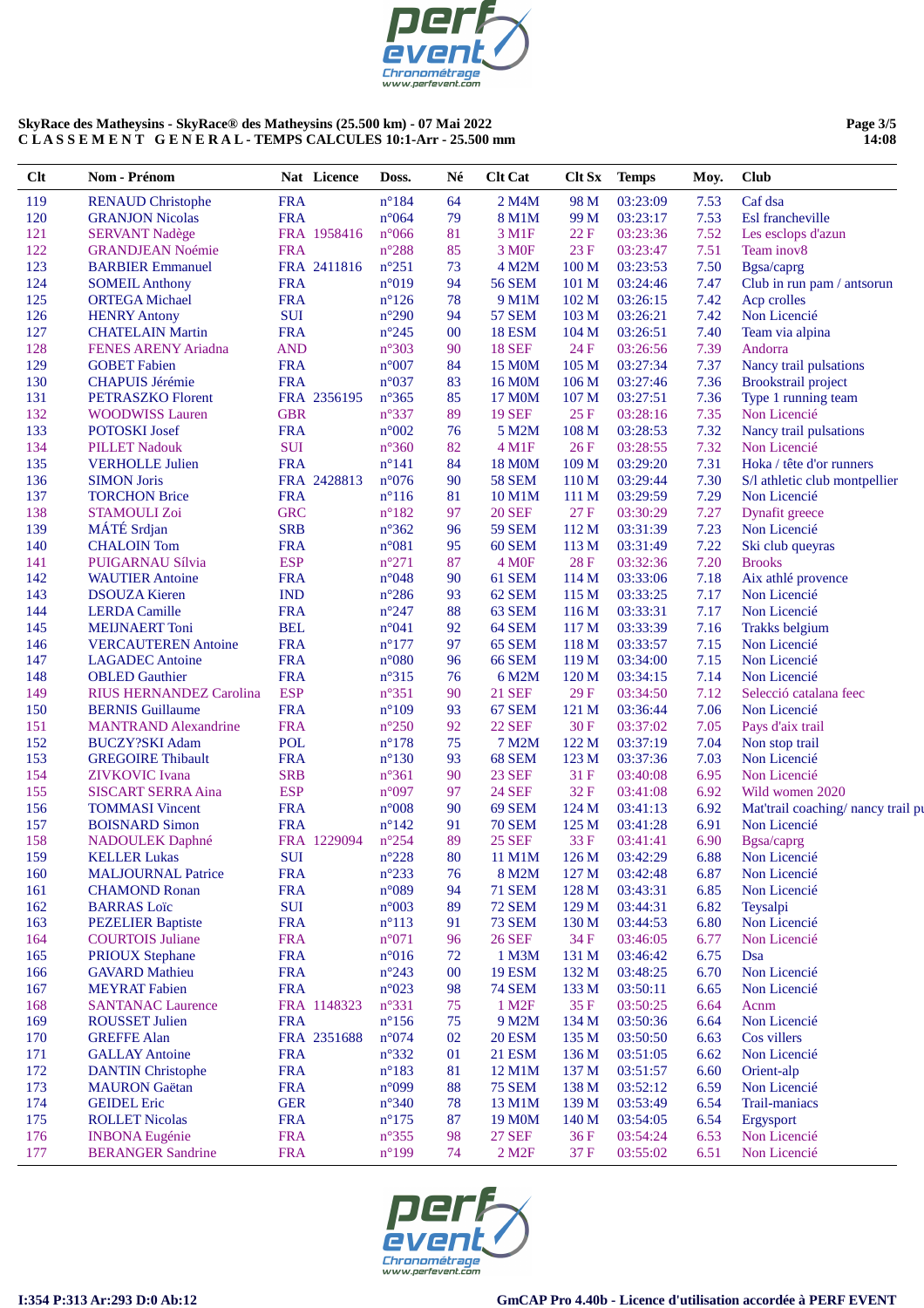

#### **Page 4/5 14:08**

| $Cl$ t     | Nom - Prénom                                   |            | Nat Licence | Doss.                            | Né       | <b>Clt Cat</b>                 | Clt Sx        | <b>Temps</b>         | Moy.         | <b>Club</b>                    |
|------------|------------------------------------------------|------------|-------------|----------------------------------|----------|--------------------------------|---------------|----------------------|--------------|--------------------------------|
| 178        | <b>GARRA SORIA César</b>                       | <b>ESP</b> |             | $n^{\circ}087$                   | 80       | 14 M1M                         | 141 M         | 03:55:26             | 6.50         | Madteam                        |
| 179        | <b>DJURIC</b> Snezana                          | <b>SRB</b> |             | n°314                            | 90       | <b>28 SEF</b>                  | 38F           | 03:56:11             | 6.48         | Extreme sports club kragujevac |
| 180        | NEUENSCHWANDER Natalina SUI                    |            |             | $n^{\circ}139$                   | 96       | <b>29 SEF</b>                  | 39 F          | 03:57:08             | 6.45         | On running                     |
| 181        | <b>BIDUSSI Massimo</b>                         | <b>ITA</b> |             | $n^{\circ}259$                   | 82       | 15 M1M                         | 142 M         | 03:57:57             | 6.43         | Gemsa                          |
| 182        | <b>GALLEGO Elodie</b>                          |            | FRA 1753499 | n°096                            | 93       | <b>30 SEF</b>                  | 40 F          | 03:58:18             | 6.42         | Team provence endurance        |
| 183        | <b>GALARD</b> Stephane                         |            | FRA 525119  | $n^{\circ}212$                   | 81       | 16 M1M                         | 143 M         | 03:58:47             | 6.41         | Us vizille athlétisme          |
| 184        | <b>BAI Jérôme</b>                              | <b>FRA</b> |             | $n^{\circ}046$                   | 71       | 2 M3M                          | 144 M         | 03:58:49             | 6.41         | Non Licencié                   |
| 185        | <b>DESCHAMP</b> Louis                          | <b>FRA</b> |             | $n^{\circ}364$                   |          | <b>76 SEM</b>                  | 145 M         | 03:59:14             | 6.40         | Non Licencié                   |
| 186        | <b>DURET Olivier</b>                           | <b>FRA</b> |             | $n^{\circ}120$                   | 80       | 17 M1M                         | 146 M         | 03:59:15             | 6.39         | Non Licencié                   |
| 187        | <b>MALFROY Louis</b>                           | <b>FRA</b> |             | $n^{\circ}053$                   | 93       | <b>77 SEM</b>                  | 147 M         | 03:59:40             | 6.38         | Team asop / cost'hauts         |
| 188        | <b>DUVERLIE Benoit</b>                         | <b>FRA</b> |             | $n^{\circ}056$                   | 63       | 3 M4M                          | 148 M         | 03:59:53             | 6.38         | Caf dsa                        |
| 189        | <b>LE GOFF Guillaume</b>                       | <b>FRA</b> |             | n°098                            | 82       | 18 M1M                         | 149 M         | 04:00:12             | 6.37         | Non Licencié                   |
| 190        | <b>MOCKELS Matthieu</b>                        | <b>FRA</b> |             | $n^{\circ}020$                   | 76       | 10 M2M                         | 150 M         | 04:00:58             | 6.35         | Nancy trail pulsations         |
| 191        | <b>FONTANA Sébastien</b>                       | <b>FRA</b> |             | $n^{\circ}172$                   | 86       | <b>20 M0M</b>                  | 151 M         | 04:00:59             | 6.35         | Non Licencié                   |
| 192        | <b>SECRET Sylvain</b>                          |            | FRA 2339963 | $n^{\circ}181$                   | 86       | 21 M <sub>0</sub> M            | 152 M         | 04:01:11             | 6.34         | Asj74                          |
| 193        | <b>BETELU Hugo</b>                             | <b>FRA</b> |             | $n^{\circ}111$                   | 92       | <b>78 SEM</b>                  | 153 M         | 04:01:29             | 6.34         | Non Licencié                   |
| 194        | <b>THIBERT Benoit</b>                          | <b>FRA</b> |             | $n^{\circ}042$                   | 90       | <b>79 SEM</b>                  | 154 M         | 04:02:05             | 6.32         | Non Licencié                   |
| 195        | <b>MASSIT Natanael</b>                         | <b>FRA</b> |             | $n^{\circ}159$                   | 97       | <b>80 SEM</b>                  | 155 M         | 04:02:41             | 6.30         | Non Licencié                   |
| 196        | <b>SIMON Romain</b>                            | <b>FRA</b> |             | $n^{\circ}239$                   | 84       | 22 M <sub>0</sub> M            | 156 M         | 04:03:35             | 6.28         | Non Licencié                   |
| 197        | <b>CABANEL Benjamin</b>                        | <b>FRA</b> |             | $n^{\circ}083$                   | 93       | <b>81 SEM</b>                  | 157 M         | 04:04:06             | 6.27         | Non Licencié                   |
| 198        | <b>DIF</b> Sarah                               | <b>FRA</b> |             | $n^{\circ}125$                   | 78       | 5 M1F                          | 41 F          | 04:04:06             | 6.27         | 2ep                            |
| 199        | <b>AGNES Rémy</b>                              | <b>FRA</b> |             | $n^{\circ}054$                   | 73       | 11 M2M                         | 158 M         | 04:04:51             | 6.25         | Team champsaur nature          |
| 200        | <b>CHARZAT</b> Clément                         | <b>FRA</b> |             | $n^{\circ}110$                   | 96       | <b>82 SEM</b>                  | 159 M         | 04:05:49             | 6.22         | Non Licencié                   |
| 201        | <b>VANDERSTAPPEN Nathan</b>                    | <b>FRA</b> |             | $n^{\circ}179$                   | 00       | <b>22 ESM</b>                  | 160 M         | 04:06:27             | 6.21         | Non Licencié                   |
| 202        | <b>LE HIREZ Loïs</b>                           | <b>FRA</b> |             | $n^{\circ}211$                   | 00       | <b>23 ESM</b>                  | 161 M         | 04:07:12             | 6.19         | Non Licencié                   |
| 203        | <b>CHAUMARTIN Benoit</b>                       | <b>FRA</b> |             | $n^{\circ}021$                   | 86       | 23 M <sub>0</sub> M            | 162 M         | 04:07:48             | 6.17         | Non Licencié                   |
| 204        | <b>ANDREU Bruno</b>                            | <b>FRA</b> |             | $n^{\circ}231$                   | 76       | 12 M2M                         | 163 M         | 04:08:23             | 6.16         | Non Licencié                   |
| 205        | <b>CARRIER Antoine</b>                         | <b>FRA</b> |             | $n^{\circ}222$                   | 94       | <b>83 SEM</b>                  | 164 M         | 04:08:37             | 6.15         | Non Licencié                   |
| 206        | <b>DAMPFHOFFER Manon</b>                       | <b>FRA</b> |             | n°091                            | 96       | <b>31 SEF</b>                  | 42 F          | 04:08:50             | 6.15         | Non Licencié                   |
| 207        | <b>JOSSERAND Marc</b>                          | <b>FRA</b> |             | $n^{\circ}213$                   | 63       | 4 M4M                          | 165 M         | 04:09:31             | 6.13         | Non Licencié                   |
| 208        | <b>MOREL Laurent</b>                           | <b>FRA</b> |             | $n^{\circ}133$                   | 70       | 3 M3M                          | 166 M         | 04:10:44             | 6.10         | Non Licencié                   |
| 209        | <b>TOULEMONDE Charles</b>                      | <b>FRA</b> |             | $n^{\circ}205$                   | 96       | <b>84 SEM</b>                  | 167 M         | 04:11:09             | 6.09         | Non Licencié                   |
| 210        | <b>GUERIN Nicolas</b>                          |            | FRA 1866667 | $n^{\circ}253$                   | 72       | 4 M3M                          | 168 M         | 04:12:02             | 6.07         | Al echirolles                  |
| 211        | <b>ROLLAND Guillaume</b>                       | <b>FRA</b> |             | $n^{\circ}171$                   | 83       | 24 M <sub>0</sub> M            | 169 M         | 04:13:00             | 6.05         | Non Licencié                   |
| 212        | <b>ROMEAS</b> Camille                          | <b>FRA</b> |             | $n^{\circ}170$                   | 86       | 5 M <sub>OF</sub>              | 43 F          | 04:13:00             | 6.05         | Non Licencié                   |
| 213        | <b>COLNET Alexis</b>                           | <b>FRA</b> |             | $n^{\circ}006$                   | 84       | 25 M0M                         | 170 M         | 04:13:12             | 6.04         | Nancy trail pulsations         |
| 214        | <b>GRIMALDI</b> Jean                           | <b>FRA</b> |             | $n^{\circ}059$                   | 96       | <b>85 SEM</b>                  | 171 M         | 04:13:51             | 6.03         | Non Licencié                   |
| 215        | <b>ADAME</b> Moussufou                         |            | FRA 2318272 | $n^{\circ}219$                   | 93       | <b>86 SEM</b>                  | 172 M         | 04:13:58             | 6.02         | Asvel villeurbanne             |
| 216        | <b>GARAT David</b>                             | <b>FRA</b> |             | $n^{\circ}146$                   | 72       | 5 M3M                          | 173 M         | 04:14:18             | 6.02         | Non Licencié                   |
| 217<br>218 | <b>LECOEUR</b> Antoine                         | <b>FRA</b> |             | $n^{\circ}077$<br>$n^{\circ}137$ | 96<br>83 | <b>87 SEM</b>                  | 174 M         | 04:14:56             | 6.00<br>5.98 | Non Licencié<br>Non Licencié   |
|            | <b>GREGOIRE Grégory</b><br><b>FORNAY Laura</b> | <b>FRA</b> |             |                                  |          | <b>26 MOM</b><br><b>32 SEF</b> | 175 M<br>44 F | 04:15:49<br>04:16:09 |              | Spac sallanches                |
| 219<br>220 | <b>DELOBELLE Vincent</b>                       | <b>FRA</b> | FRA 2378303 | $n^{\circ}063$<br>$n^{\circ}252$ | 92<br>85 | 27 M0M                         | 176 M         | 04:16:29             | 5.97<br>5.97 | Non Licencié                   |
| 221        | <b>MOSCILLO Célia</b>                          | <b>FRA</b> |             | $n^{\circ}103$                   | 93       | <b>33 SEF</b>                  | 45 F          | 04:18:47             | 5.91         | Non Licencié                   |
| 222        | <b>VINET Cédric</b>                            | <b>FRA</b> |             | $n^{\circ}075$                   | 96       | <b>88 SEM</b>                  | 177 M         | 04:19:39             | 5.89         | Ca <sub>2s</sub>               |
| 223        | <b>GAUDIEZ Philippe</b>                        | <b>FRA</b> |             | $n^{\circ}237$                   | 61       | 1 M5M                          | 178 M         | 04:20:01             | 5.88         | raidlight                      |
| 224        | <b>ROMAN LOPEZ Natalia</b>                     | <b>ESP</b> |             | $n^{\circ}306$                   | 89       | <b>34 SEF</b>                  | 46 F          | 04:20:34             | 5.87         | Trail-maniacs.ch               |
| 225        | <b>BONY Romain</b>                             | <b>FRA</b> |             | $n^{\circ}234$                   | 91       | <b>89 SEM</b>                  | 179 M         | 04:22:13             | 5.83         | Arvicyclette                   |
| 226        | <b>BARNEIX Guilhem</b>                         | <b>FRA</b> |             | n°032                            | 98       | <b>90 SEM</b>                  | 180 M         | 04:22:42             | 5.82         | Non Licencié                   |
| 227        | <b>DOLIVET Christophe</b>                      | <b>FRA</b> |             | n°049                            | 68       | 6 M3M                          | 181 M         | 04:22:42             | 5.82         | Non Licencié                   |
| 228        | <b>FIQUELI Cátia</b>                           | <b>PRT</b> |             | $n^{\circ}187$                   | 83       | 6 M <sub>OF</sub>              | 47 F          | 04:22:51             | 5.82         | Clube aventura da madeira      |
| 229        | <b>ASSEL Marielle</b>                          | <b>FRA</b> |             | $n^{\circ}214$                   | 82       | 6 M1F                          | 48 F          | 04:23:56             | 5.80         | Non Licencié                   |
| 230        | <b>DELADOEUILLE Claude</b>                     |            | FRA 1973337 | $n^{\circ}122$                   | 70       | 7 M3M                          | 182 M         | 04:25:38             | 5.76         | Non Licencié                   |
| 231        | <b>VAUTIER Guillaume</b>                       | <b>FRA</b> |             | $n^{\circ}028$                   | 80       | 19 M1M                         | 183 M         | 04:26:12             | 5.75         | Non Licencié                   |
| 232        | <b>NAVEL Rémi</b>                              | <b>FRA</b> |             | $n^{\circ}240$                   | 84       | <b>28 MOM</b>                  | 184 M         | 04:26:43             | 5.74         | Non Licencié                   |
| 233        | <b>MASSON</b> Antony                           |            | FRA 1540074 | $n^{\circ}221$                   | 79       | 20 M1M                         | 185 M         | 04:27:12             | 5.73         | Ac tassin                      |
| 234        | PAGE Maria                                     | <b>GBR</b> |             | n°343                            | 00       | 1 ESF                          | 49 F          | 04:27:16             | 5.72         | Non Licencié                   |
| 235        | <b>PETIT Mathilde</b>                          | <b>FRA</b> |             | $n^{\circ}143$                   | 91       | <b>35 SEF</b>                  | 50 F          | 04:27:44             | 5.71         | Non Licencié                   |
| 236        | <b>MARY Alexandre</b>                          | <b>FRA</b> |             | $n^{\circ}232$                   | 80       | 21 M1M                         | 186 M         | 04:28:29             | 5.70         | Non Licencié                   |